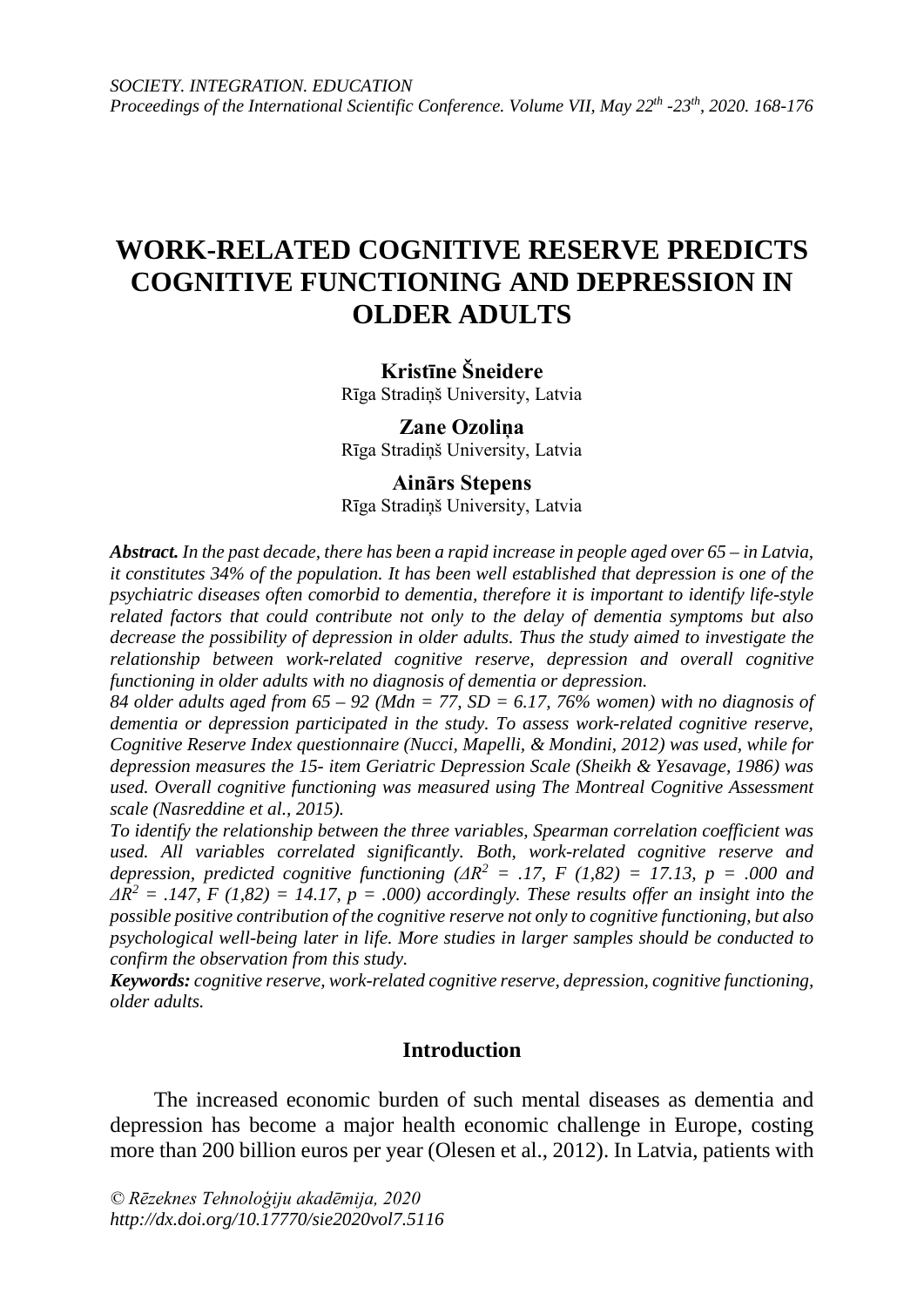dementia constitute for 6% of the registered mental patients, with mood disorders constituting for 8%. An unhealthy diet, lack of physical activities and addictive health habits have been identified as the main lifestyle-related health risk factors for dementia in Latvia, according to the Ministry of Health of the Republic of Latvia. Depression is considered to be both - a risk factor and prodrome in the case of dementia and mild cognitive impairment (Enache, Winblad, & Aarsland, 2011) and estimated 30.3% dementia patients also suffer from major depressive disorder. Depression in these patients significantly affects not only them, but also their caregivers and society (Goodarzi, Mele, Roberts, & Holroyd-Leduc, 2017).

Despite knowing the main risk factors for dementia (e.g. the increased number of APOE ε4 alleles (Qiu, Kivipelto, & von Strauss, 2009), cardiovascular diseases (Skoog & Gustafson, 2003), diabetes mellitus (Roberts et al., 2008), smoking and heavy drinking (Collins, Sachs-Ericsson, Preacher, Sheffield, & Markides, 2009), and unhealthy eating habits (Huang et al., 2005), the incidence of dementia is only growing and effective treatment still has to be found. Therefore, attention should be paid to illness prevention. While lifestyle habits present several risks for dementia, they may also function as protective factors. It has been found that education, social networking and mental activity (i.e. cognitive reserve) might postpone cognitive decline and neurodegeneration (Steffener & Stern, 2012). Cognitive reserve (CR) offers an active model of adapting of cognitive processes to brain functioning in case of a sudden change in the brain or brain damage (Stern et al., 2018).

Differences in abilities to overcome a pathology or display symptoms of neurological disease have for long been attributed to different factors, starting with genetics and nowadays moving towards life-style related effects on cognition. Among the best-known studies indicating the competition between nature and nurture, is the longitudinal Nun Study (Snowdon, 2003) that showed that those, who had more linguistic ability and who showed positive emotions in early in life, as well as those who had higher education, were less likely to experience rapid cognitive decline or dementia symptoms later in life despite there being actual changes in post-mortem brain measures. This is among one of the studies that stimulated the development of the cognitive reserve concept as the study indicated one significant aspect – despite the visible pathology, the individual can still express no cognitive, emotional or behavioural symptoms of dementia. Yaakov Stern (2002) got to a similar conclusion after noticing significant differences in recovery from brain lesions in similar regions in patients with different education levels, with higher educated patients having a shorter rehabilitation period. Nowadays, the concept of cognitive reserve and the role of education is well established; however, such life-style factors as working activity and leisure activity are still being overlooked, therefore, the aim of this study was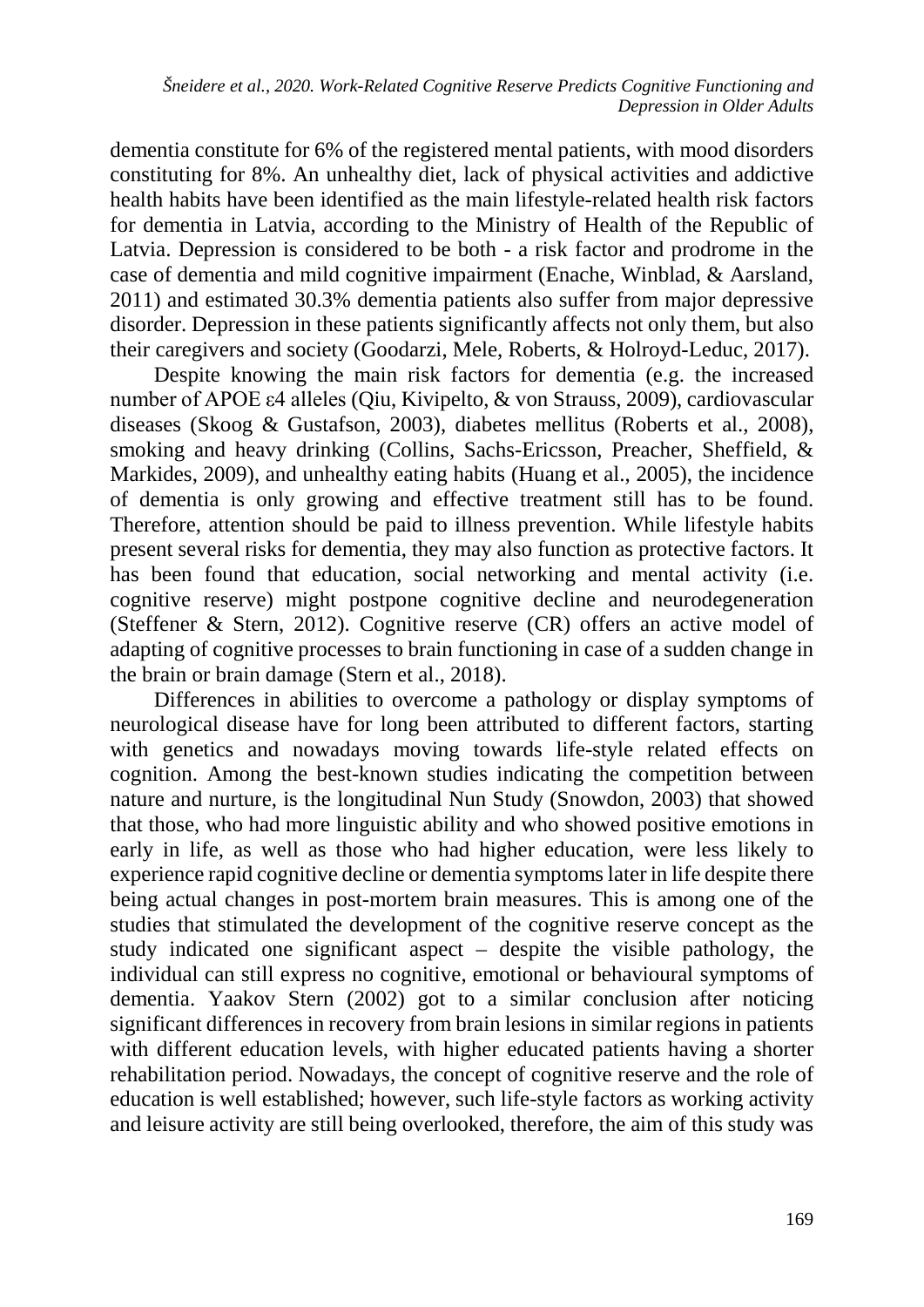to investigate the relationship between work-related cognitive reserve, depression symptoms and cognitive functioning.

## **Methodology**

#### *Participants*

84 older adults aged from  $65 - 92$  (Mdn = 77, SD = 6.17, 76% women) with no diagnosis of dementia or depression participated in the study. Inclusion/exclusion criteria for the participants were as follows: native Latvian speakers, at least 65 years old and no diagnosis of neurodegenerative or psychiatric diseases.

## *Materials*

Overall cognitive functioning was assessed using *the Montreal Cognitive Assessment scale* (MoCA, Nasreddine et al., 2005). This test includes 11 tasks evaluating executive functions, visuospatial perception, memory, verbal fluency, attention, generalisation and orienting in space and time. MoCA task is devised to identify even mild cognitive impairment.

To investigate working activity, Cognitive Reserve Index questionnaire (CRIq, Nucci, Mapelli, & Mondini, 2012) was used. This questionnaire is used for standardized estimation of cognitive reserve and its three underlying factors or subscales: education (comprised of formal and vocational studies), working activity (measured in five levels according to the amount of responsibility and education needed to work) and leisure time (including weekly, monthly and annual activities since the age of 18).

Depression was assessed using Geriatric Depression Scale 15-item questionnaire (GDS-15, Yesavage & Sheikh, 1986) that aims to identify symptoms of depression in older adults. Higher scores indicate a higher possibility of depression in the participant. The questionnaire includes 15 closed questions with yes/no answers.

## *Procedure*

Participants were recruited through different senior organisations as well as mass media. All data were obtained frontally and individually, all participants had good or corrected vision and hearing. Prior to the assessment, participants were inquired regarding their age, native language and medical history and only those participants that complied with the inclusion/exclusion criteria were invited to participate in the study.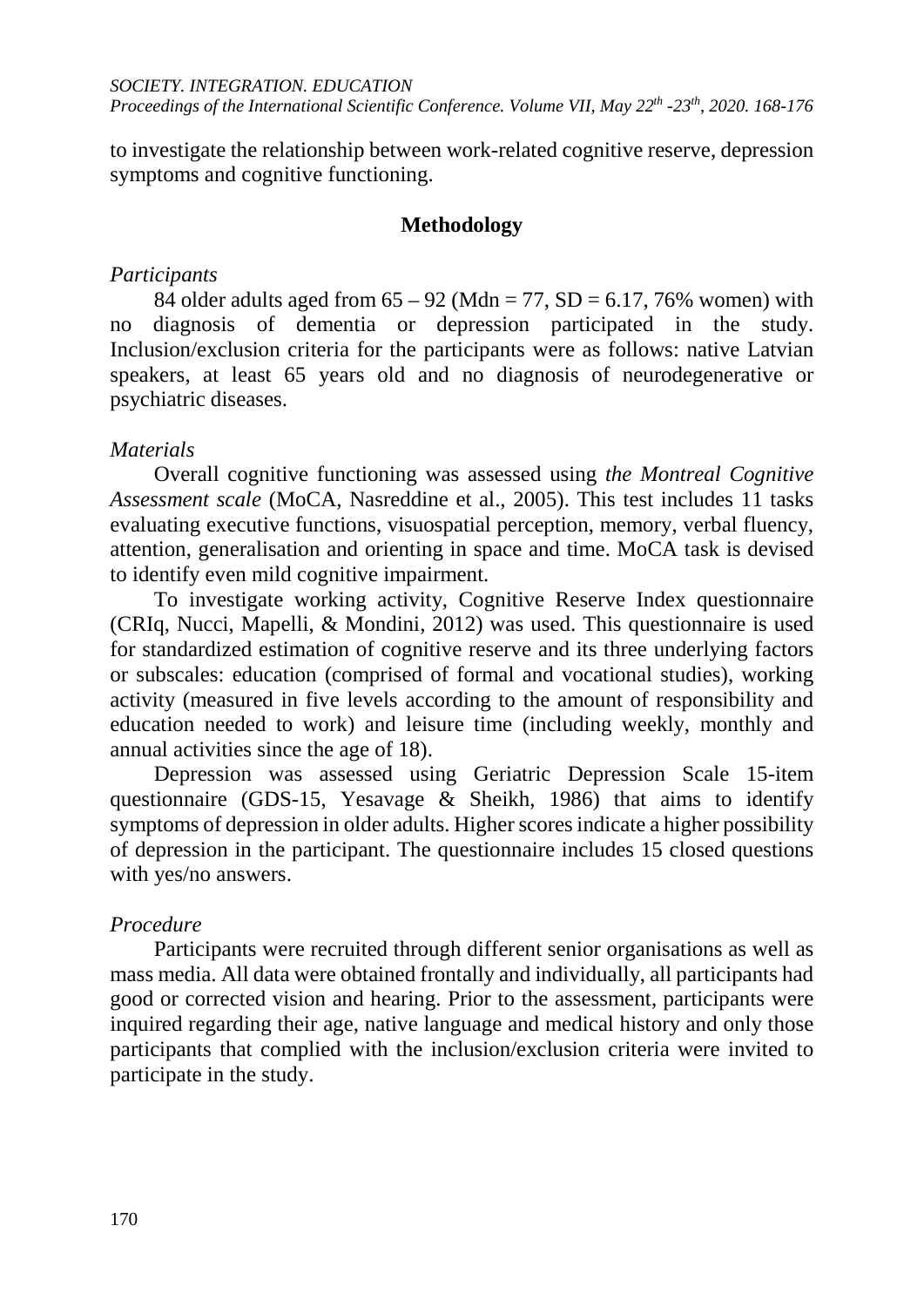## **Research results**

All data were analysed with IBM SPSS 21. To determine whether the data comply with normal distribution, Kolmogorov-Smirnov Z test was executed; however, only Work-related CR measures indicated compliance with normal distribution, therefore, non-parametric statistics methods were used later in the data analysis. In Table 1, descriptive statistics of all tests and their subscales are given.

*Table 1 Descriptive statistics of MoCA task, Geriatric Depression Scale and Work-related CR*

| Variable             | Mdn | <b>SD</b> | Min-Max  | Z score |
|----------------------|-----|-----------|----------|---------|
| <b>MoCA</b>          | 25  | 3.55      | 14-29    | $1.54*$ |
| Visuospatial scale   | 3   |           | $0 - 4$  | $2.17*$ |
| Naming scale         | 3   | .34       | $0 - 5$  | $4.76*$ |
| Memory scale         | 3   | 1.58      | $0 - 5$  | $1.61*$ |
| Attention scale      | 5   | .97       | $2 - 6$  | $2.58*$ |
| Verbal scale         | 3   | .77       | $0 - 3$  | $2.79*$ |
| Generalisation scale | 2   | .77       | $0 - 2$  | $2.99*$ |
| Orientation scale    | 6   | .95       | $1-6$    | $4.38*$ |
| Work-related CR      | 113 | 24.9      | 73-206   | .99     |
| <b>GDS</b>           | 2   | 2.46      | $0 - 11$ | $2.52*$ |

*Note. MoCA – Montreal Cognitive Assessment, CR – cognitive reserve, GDS – Geriatric Depression Scale, \* - p < .05.*

To evaluate the relationship between cognitive functioning, depression and work-related CR, Spearman's rank correlation coefficient was used. MoCA test statistically significantly correlated with both – depression ( $r_s = -0.28$ ,  $p > 0.01$ ) and work-related CR ( $r_s = .41$ ,  $p < .01$ ). Exploring MoCA task scales in regards to work-related CR and depression, correlations between work-related CR and Visuo-spatial perception ( $r_s = .39$ ,  $p < .01$ ) and Language subscales ( $r_s = .38$ , p < .01) were found. Depression significantly, however, weakly, correlated only with Language subscale  $(r_s = -.28, p < .01)$ . All MoCA task scales, apart from Naming scale, significantly correlated with the total MoCA score  $(r_s = .24 - .66, )$  $p < .05$ ), which shows that the items are reasonably homogenous (for more detail please see Table 2).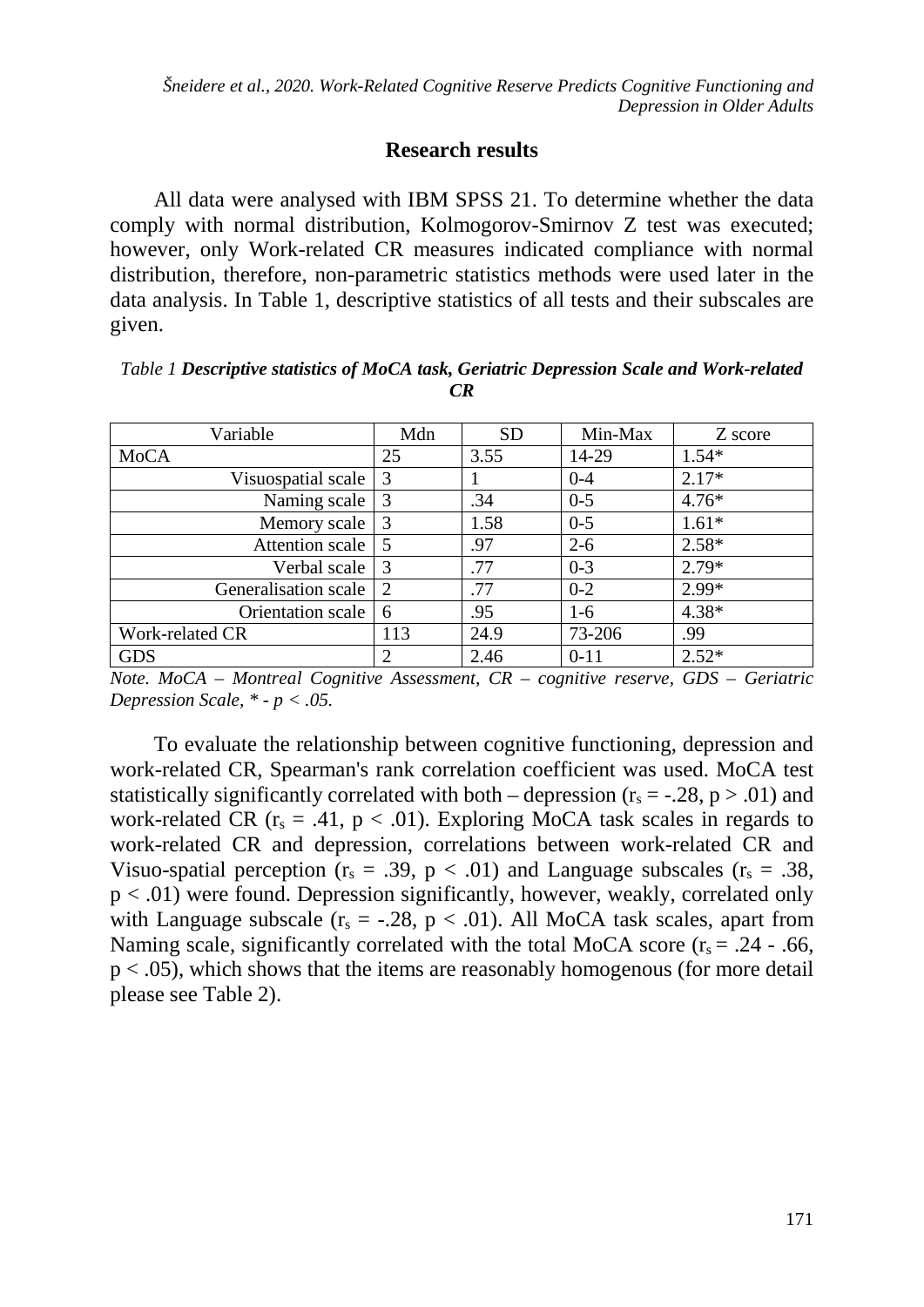#### *SOCIETY. INTEGRATION. EDUCATION*

*Proceedings of the International Scientific Conference. Volume VII, May 22th -23th, 2020. 168-176*

| Variable        | 1.       | 2.      | 3.      | 4.     | 5.     | 6.      | 7.       | 8.     | 9.     | 10.      | 11. |
|-----------------|----------|---------|---------|--------|--------|---------|----------|--------|--------|----------|-----|
| 1.MoCA          | --       |         |         |        |        |         |          |        |        |          |     |
| Executive<br>2. | $.55**$  | --      |         |        |        |         |          |        |        |          |     |
| fns             |          |         |         |        |        |         |          |        |        |          |     |
| 3. Visuospatial | $.66***$ | $.50**$ |         |        |        |         |          |        |        |          |     |
| 4.Naming        | .15      | .05     | .12     | --     |        |         |          |        |        |          |     |
| 5.Memory        | $.62**$  | $.22*$  | .20     | $-.05$ | --     |         |          |        |        |          |     |
| 6.Attention     | $.56**$  | $.26*$  | $.29**$ | $-.07$ | .11    | --      |          |        |        |          |     |
| 7. Language     | $.62**$  | $.39**$ | $.53**$ | .13    | .07    | $.36**$ | $-$      |        |        |          |     |
| 8.Generalizati  | $.37**$  | .11     | .06     | $-.01$ | $-.00$ | $.25*$  | $.31**$  |        |        |          |     |
| on              |          |         |         |        |        |         |          |        |        |          |     |
| 9. Orientation  | $.24*$   | .14     | .11     | $-.06$ | .16    | .01     | .07      | $-.05$ |        |          |     |
| 10.GDS          | $-.28**$ | $-.11$  | $-.10$  | .14    | $-.21$ | $-.22$  | $-.28**$ | $-.20$ | $-.17$ |          |     |
| 11. Work CR     | $.41**$  | .18     | $.39**$ | .10    | .21    | .25     | $.38**$  | .18    | .16    | $-.34**$ |     |

*Table 2 Spearman's rank correlation between MoCA task and subscales, Geriatric Depression Scale and work-related CR*

*Note. MoCA – Montreal Cognitive Assessment, fns - functions, CR – cognitive reserve, GDS – Geriatric Depression Scale, \* - p < .05, \*\* < .01.*

As significant relationships between MoCA test, work-related CR and depression were found, a linear regression analysis was conducted to investigate weather CR and depression can predict overall cognition (see Table 3).

|                                  |     | $\varDelta R^2$ |       |        |        |         |     |
|----------------------------------|-----|-----------------|-------|--------|--------|---------|-----|
| Geriatric<br>Depression<br>Scale | .38 | .15             | 14,17 | $-.56$ | $-.38$ | $-3.76$ | .00 |
| <b>Working CR</b>                | .42 | די              | 7.13  | .06    | .42    | 4.14    | .00 |

*Table 3 Linear regression analysis results*

*Note. CR – cognitive reserve*

Both, work-related cognitive reserve and depression, predicted cognitive functioning ( $\Delta R^2 = .17$ ,  $F(1, 82) = 17.13$ ,  $p = .000$  and  $\Delta R^2 = .15$ ,  $F(1, 82) = 14.17$ ,  $p = .000$ ) accordingly (See Table 3).

Multiple regression was run to predict cognitive functioning from depression and work-related cognitive reserve. These variables statistically significantly predicted cognitive functioning  $\Delta R^2 = .23$ ,  $F(2, 81) = 11.97$ ,  $p = .01$ ). Both variables added statistically significantly to the prediction  $(p < .05)$  (see Figure 1).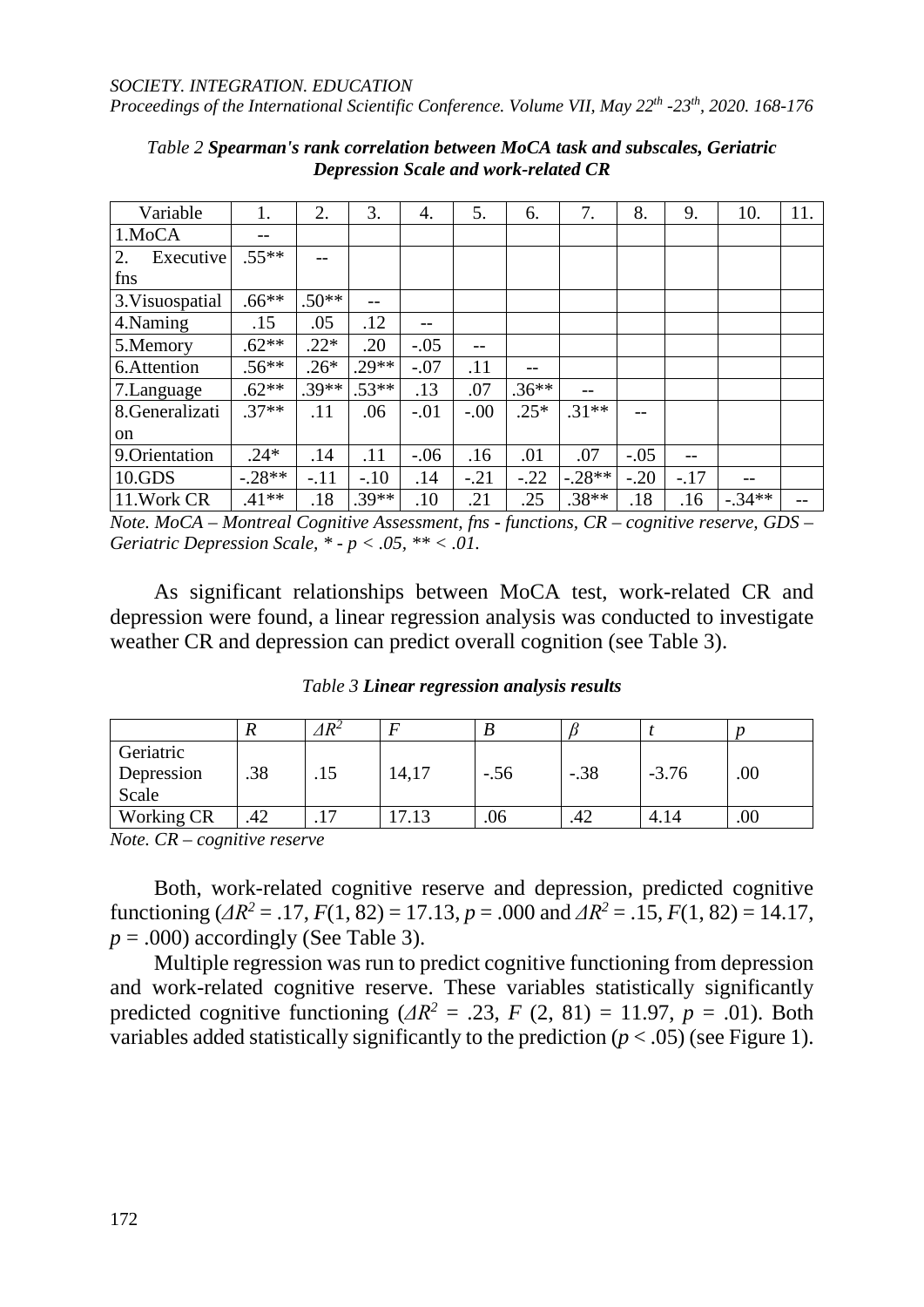*Šneidere et al., 2020. Work-Related Cognitive Reserve Predicts Cognitive Functioning and Depression in Older Adults*



*Figure 1 Multiple regression analysis results*

#### **Discussion**

This paper aimed to illustrate the relationship between work-related cognitive reserve, depression and cognitive functioning, and the main results indicate not only that there are statistically significant though weak correlations between these three variables. Depression and work-related CR also predicted 23% of the overall cognitive functioning score.

Lately, a vast amount of studies have indicated a relationship between depression and cognitive functioning and, while it is still unclear, whether depression is a result of cognitive impairment or vice versa, acute and persisting depression have been linked to a cognitive impairment also known as pseudodementia (Perini et al., 2019). Even though in our study the relationship between general cognitive functioning and depression was weak, it should be taken into consideration that only older adults without previous diagnosis of depression or cognitive impairment were included in the study, thus the low correlation can be easily explained with the low levels of depression and lack of diagnosed cognitive impairment (Gale, Allerhand, & Deary, 2012).

Similarly, significant though weak relationship between work-related CR and depression was found, indicating that bigger responsibility, social and intellectual involvement at work might be related to lower levels of depression symptoms. However, here as well it should be taken into consideration that the mean levels of depression symptoms were rather low. At the same time, social aspects of depression should be taken into account – such factors as working in rotating shifts (Kalmbach, Pillai, Cheng, Arnedt, & Drake, 2015), high psychological job demands and job insecurity has been found to predict the onset of depression (Andrea, Bültmann, Van Amelsvoort, & Kant, 2009). This in a way contradicts the results, as high demanding job is one of the criteria for higher work-related CR, thus another possible explanation for the negative relationship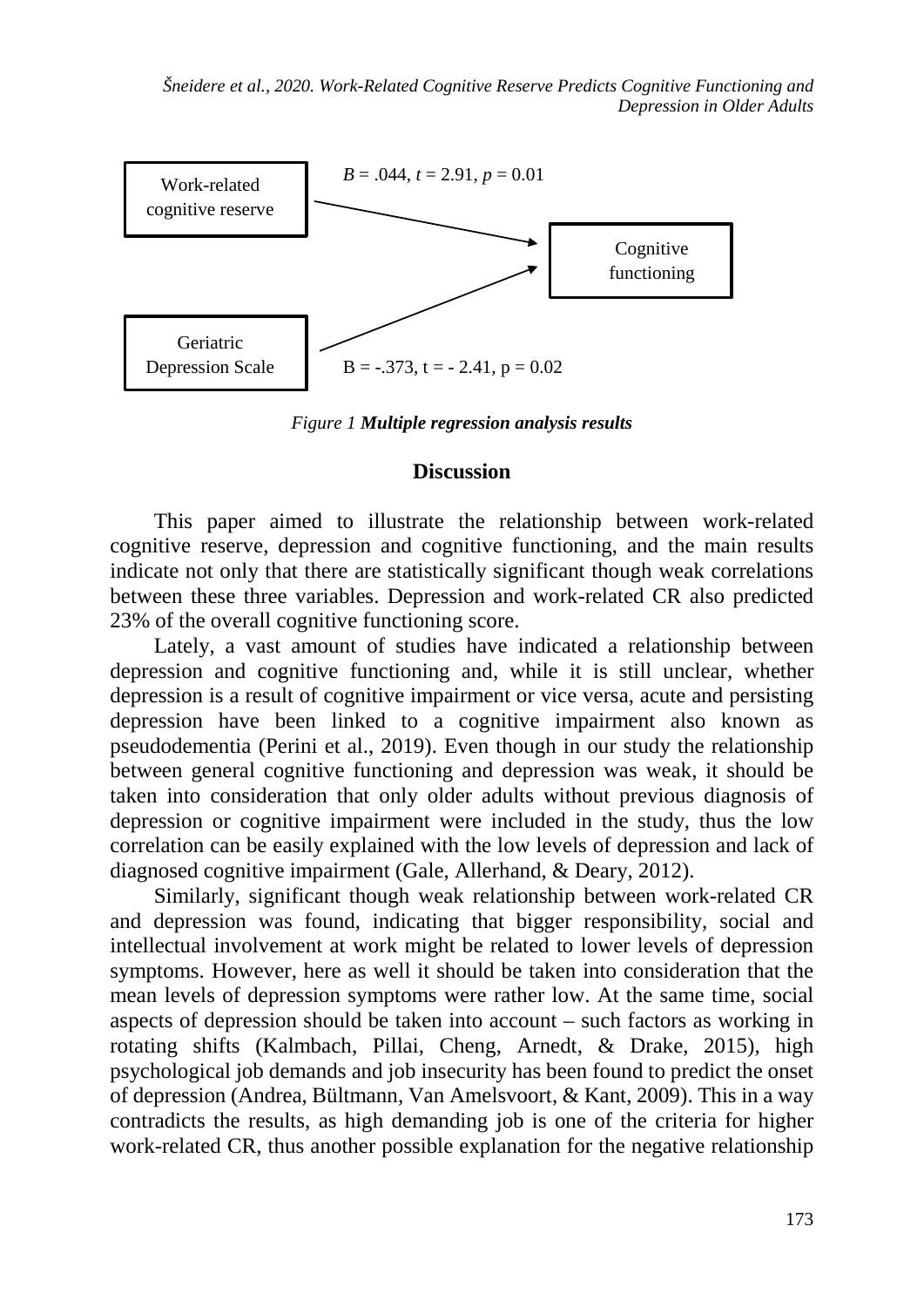could be found in the fact that having job often gives the chance for having a larger social network, which in turn has been a positive factor for lower levels of depression (Visentini, Cassidy, Bird, & Priebe, 2018).

Considering the relationship found between work-related CR and cognitive functioning, there have been rather contradictory results. While most of the studies indicate the role of CR in cognitive functioning in adults with dementia (Mondini et al., 2016) or after mild traumatic brain injury (Stenberg et al., 2019), most studies do not find this relationship in healthy adults. One of the possible explanations for this is that CR in cognitively healthy adults function as extra help in cases when the individual is confronted with challenging tasks and there is no need for the extra involvement in normal cognitive assessment tasks.

Overall, the study indicates that it would be worthwhile to include the assessment of CR in neuropsychological evaluations, as it could offer an insight into predictable rehabilitation time and outcomes. This study also contributes to previous studies showing that neuropsychological assessment can give faulty results in case of high cognitive reserve, as the onset of dementia symptoms has been delayed.

This study met several limitations. Firstly, only participants who reported no diagnosis of neurodegenerative diseases or depression were included in the study. While it would be beneficial to include clinical group in such study, it should be taken into consideration that Cognitive Reserve Index questionnaire is memorybased; therefore – not an objective measure. Knowing that memory is among cognitive processes that suffer the most from the aforementioned diseases, the data obtained may not be reliable., which is finding a possible biomarker for CR. Secondly, while MoCA task is widely used all over the world, it still has not been standardised for Latvian sample and more vigorous study including clinical sample should be conducted. Results of this study showed that the Naming scale did not have significant relationship with the total MoCA score, thus it could be worthwhile to investigate the actual use of this scale in a larger scale.

Overall the study indicates possible relationship between work-related CR, depression and overall cognitive functioning, with the first two variables possibly even predicting the cognitive functions; however, more rigorous study using clinical group and excluding the aforementioned limitations should be conducted.

#### **References**

Andrea, H., Bültmann, U., Van Amelsvoort, L.G.P.M., & Kant, Y. (2009). The incidence of anxiety and depression among employees - The role of psychosocial work characteristics. *Depression and Anxiety*, *26*(11), 1040–1048. DOI: https://doi.org/10.1002/da.20516

Collins, N., Sachs-Ericsson, N., Preacher, K.J., Sheffield, K.M., & Markides, K. (2009). Smoking increases risk for cognitive decline among community-dwelling older Mexican Americans. *The American Journal of Geriatric Psychiatry : Official Journal of the*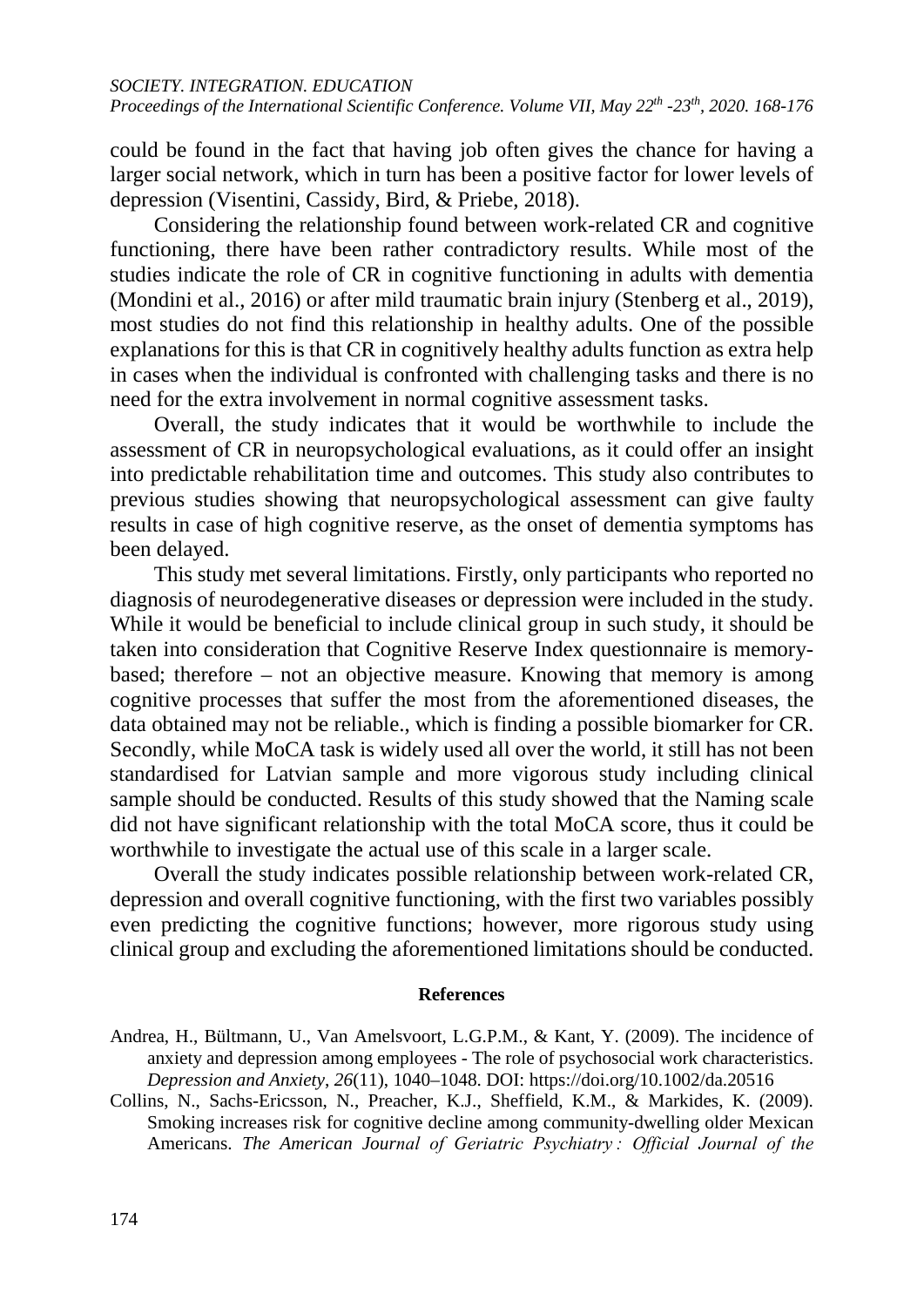*Šneidere et al., 2020. Work-Related Cognitive Reserve Predicts Cognitive Functioning and Depression in Older Adults*

*American Association for Geriatric Psychiatry*, *17*(11), 934–942. DOI: https://doi.org/10.1097/JGP.0b013e3181b0f8df

- Enache, D., Winblad, B., & Aarsland, D. (2011). Depression in dementia: epidemiology, mechanisms, and treatment. *Current Opinion in Psychiatry*, *24*(6), 461–472. DOI: https://doi.org/10.1097/YCO.0b013e32834bb9d4
- Gale, C.R., Allerhand, M., & Deary, I.J. (2012). Is there a bidirectional relationship between depressive symptoms and cognitive ability in older people? A prospective study using the English Longitudinal Study of Ageing. *Psychological Medicine*, *42*(10), 2057–2069. DOI: https://doi.org/10.1017/S0033291712000402
- Goodarzi, Z.S., Mele, B.S., Roberts, D.J., & Holroyd-Leduc, J. (2017). Depression Case Finding in Individuals with Dementia: A Systematic Review and Meta-Analysis. *Journal of the American Geriatrics Society*, *65*(5), 937–948. DOI: https://doi.org/10.1111/ jgs.14713
- Huang, T.L., Zandi, P.P., Tucker, K.L., Fitzpatrick, A.L., Kuller, L.H., Fried, L.P., … Carlson, M.C. (2005). Benefits of fatty fish on dementia risk are stronger for those without APOE epsilon4. *Neurology*, *65*(9), 1409–1414. DOI: https://doi.org/10.1212/01.wnl. 0000183148.34197.2e
- Kalmbach, D.A., Pillai, V., Cheng, P., Arnedt, J.T., & Drake, C.L. (2015). Shift work disorder, depression, and anxiety in the transition to rotating shifts: The role of sleep reactivity. *Sleep Medicine*, *16*(12), 1532–1538. DOI: https://doi.org/10.1016/j.sleep.2015.09.007
- Mondini, S., Madella, I., Zangrossi, A., Bigolin, A., Tomasi, C., Michieletto, M., … Mapelli, D. (2016). Cognitive reserve in dementia: Implications for cognitive training. *Frontiers in Aging Neuroscience*, *8*(APR), 1–7. DOI: https://doi.org/10.3389/fnagi.2016.00084
- Nasreddine, Z.S., Phillips, N.A., Bedirian, V., Charbonneau, S., Whitehead, V., Collin, I., … Chertkow, H. (2005). The Montreal Cognitive Assessment, MoCA: A Brief Screening Tool For Mild Cognitive Impairment. *Journal of the American Geriatrics Society*, *53*(4), 695–699. DOI: https://doi.org/10.1111/j.1532-5415.2005.53221.x
- Nucci, M., Mapelli, D., & Mondini, S. (2012). Cognitive Reserve Index questionnaire (CRIq): a new instrument for measuring cognitive reserve. *Aging Clinical and Experimental Research*, *24*(3), 218–226.
- Olesen, J., Gustavsson, A., Svensson, M., Wittchen, H.-U., Jönsson, B., CDBE2010 study group, & European Brain Council. (2012). The economic cost of brain disorders in Europe. *European Journal of Neurology*, *19*(1), 155–162. DOI: https://doi.org/10.1111/j.1468- 1331.2011.03590.x
- Perini, G., Ramusino, M.C., Sinforiani, E., Bernini, S., Petrachi, R., & Costa, A. (2019). Cognitive impairment in depression: Recent advances and novel treatments. *Neuropsychiatric Disease and Treatment*, *15*, 1249–1258. DOI: https://doi.org/10.2147/ NDT.S199746
- Qiu, C., Kivipelto, M., & von Strauss, E. (2009). Epidemiology of Alzheimer's disease: occurrence, determinants, and strategies toward intervention. *Dialogues in Clinical Neuroscience*, *11*(2), 111–128. Retrieved from http://www.ncbi.nlm.nih.gov/ pubmed/19585947
- Roberts, R.O., Geda, Y.E., Knopman, D.S., Christianson, T.J.H., Pankratz, V.S., Boeve, B.F., … Petersen, R.C. (2008). Association of Duration and Severity of Diabetes Mellitus With Mild Cognitive Impairment. *Archives of Neurology*, *65*(8), 1066–1073. DOI: https://doi.org/10.1001/archneur.65.8.1066
- Skoog, I., & Gustafson, D. (2003). Hypertension, hypertension-clustering factors and Alzheimer's disease. *Neurological Research*, *25*(6), 675–680. DOI: https://doi.org/